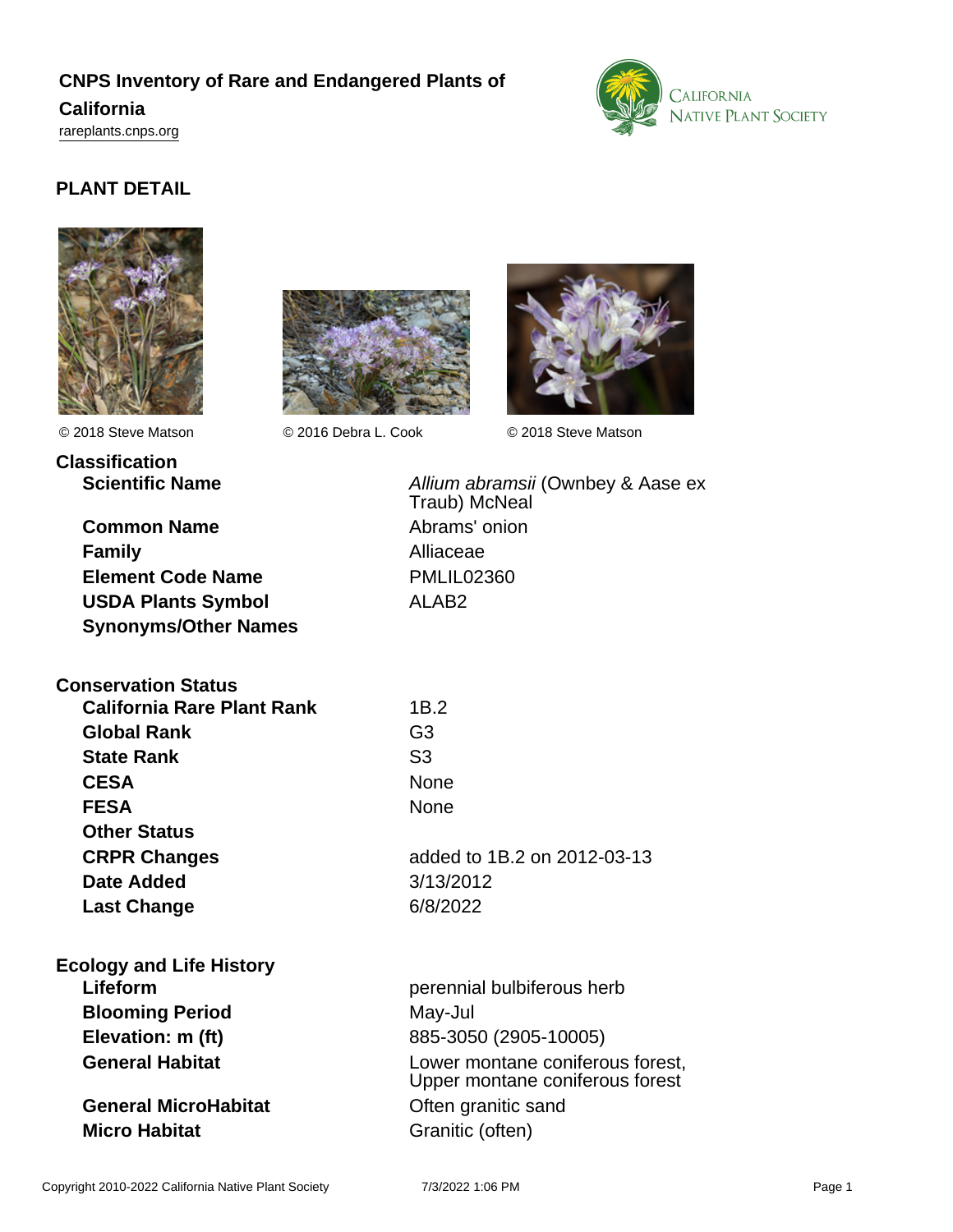# **Element Occurrence Data from California Natural Diversity Database Location Total Element Occurrences** 22 **Element Occurrence Ranks** Excellent (A) 0 Good (B) and the contract of the contract of the contract of the contract of the contract of the contract of the contract of the contract of the contract of the contract of the contract of the contract of the contract of t Fair  $(C)$  1 Poor (D) 0 None  $(X)$  0 Unknown (U) 21 **Occurrence Status** Historical, > 20 years 16 Recent, < 20 years 6 **Presence** Presumed Extant 22 Possibly Extirpated 0 Presumed Extirpated 0 **CA Endemic** Yes **Counties** Fresno (FRE), Madera (MAD), Tulare (TUL)

#### **States**

California (CA)

## **Quads**

Auberry (3711914), Bass Lake (3711935), Cascadel Point (3711924), Case Mountain (3611847), Dennison Peak (3611837), Dinkey Creek (3711912), Durrwood Creek (3611814), Florence Lake (3711838), Globe (3611817), Hockett Peak (3611824), Huntington Lake (3711922), Lodgepole (3611856), Mammoth Pool Dam (3711933), Mineral King (3611845), Moses Mtn. (3611836), Mt. Givens (3711931), Mt. Silliman (3611866), Muir Grove (3611867), Musick Mtn. (3711923), Shuteye Peak (3711934), Silver City (3611846), Solo Peak (3611816), Ward Mountain (3711828), Wren Peak (3611877)

#### **Notes**

Definitions of codes preceding a county and/or quad:

\* Presumed extirpated

(\*) Possibly extirpated

Species may be present in other areas where conditions are favorable. These data should NOT be substituted for pre-project review or for on-site surveys.

# **General Notes**

Plants from the Kings River Canyon area are threatened by foot traffic, and potentially threatened by road maintenance and mining. See Plant Life 28:63-64 (1972) for original description, and Aliso 13(3):411-426 (1992) for taxonomic treatment.